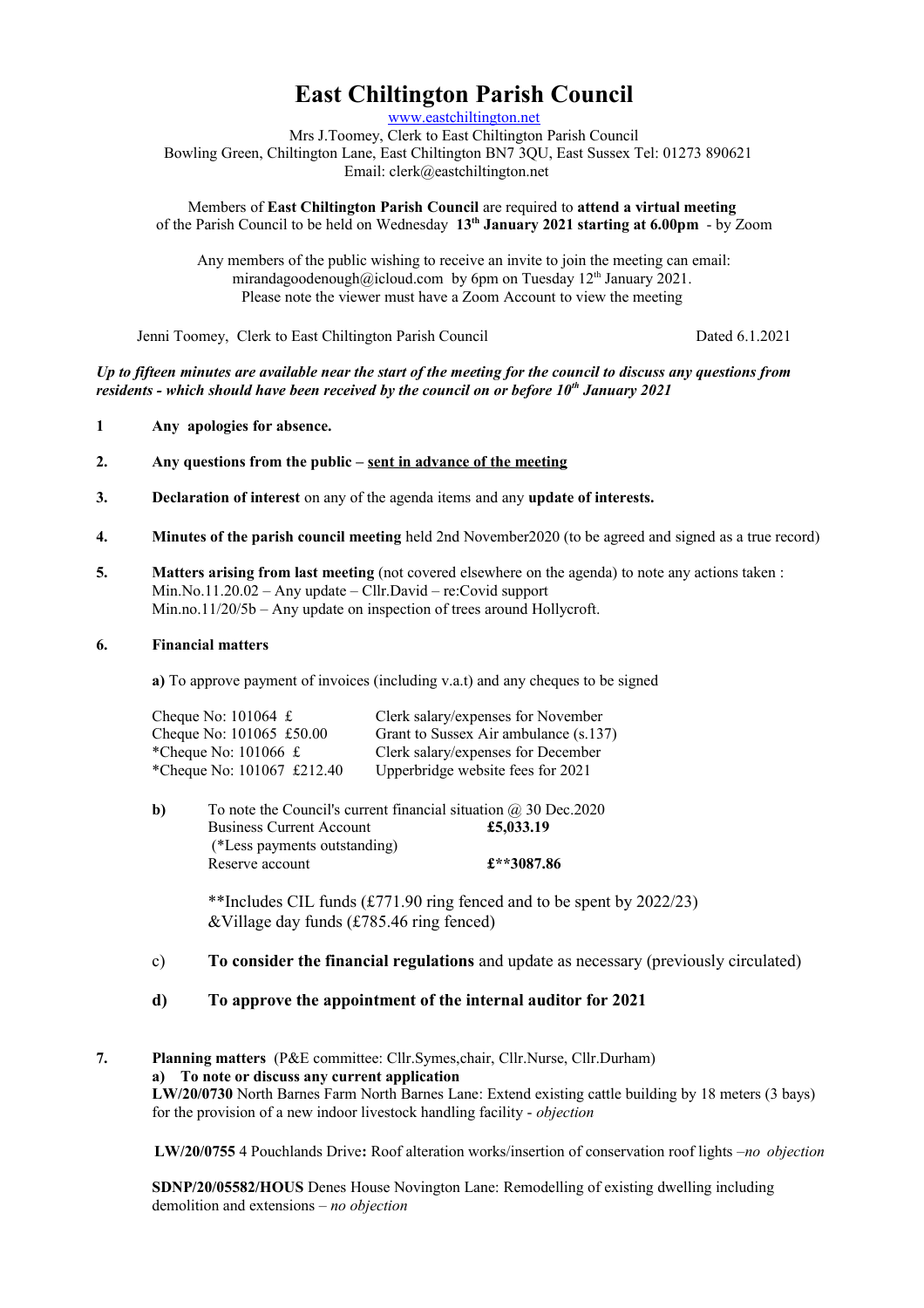**b) To note any decisions by LDC:** None

**c) To agree any response to the Lewes District Local plan consultation**

- **8. Correspondence received since last meeting**  to note all and agree any actions required. To consider a suggested tree planting site
- **9. Any update on Data Protection** requirements and Parish website (Accessibility Regulations 2018)
- **10. TECT**
- **11. Update on remedial work to 3 Oak trees at Hollycroft 2 Quotes were received** to remove dead branches from 3 trees and to reduce the weight on one branch
- **12. To consider the risk assessment for the council and update as necessary** (previously circulated)
- **13. Items for noting or inclusion on a future agenda.**
- **14. Further meetings of the Parish Council for 2021** will be determined by circumstances in force at the time.

signed……………………………………..Mrs J.Toomey , Clerk to East Chiltington Parish Council

#### Agenda Item no.10. **Correspondence received since last meeting**

Note: The rural bulletin is an online publication received every week if councillors wish to see a copy. Note: A weekly bulletin from NALC and SSALC is available if councillors wish to see a copy Note: there has been an excess of information regarding Covid 19 and it has not been possible to list everything that has come through. Important updates have been sent forward to councillors.

24.10.20 Maria Caulfield newsletter – emailed to all 29.10.20 ESCC ditching schedule – not due in EC until 2021/22 5.11.20 ESCC Update re: damaged track through North Barnes to Plumpton 5.11.20 SDNPA details of parish workshops – emailed to all 9.11.20 West Sussex soft sand review 9.11.20 SDNPA Newsletter – emailed to all 11.11.20ESCC new highways service manager – Sophie Walker 12.11.20 ESCC rural tree survey – emailed to all and tree warden 13.11.20 SSALC re: transport SE Forum – emailed to all 14.11.20 CPRE Newsletter – emailed to all 17.11.20 NALC consultation on ethical standards – emailed to all 17.11.20 Report from Lewes citizens advice AGM 18.11.20SDNPA parking policy consultation 18.11.20 LDC. Lewes Local plan briefing – details requested – emailed to chair 18.11.20 CPRE request for donations – emailed to all 18.11.20 Questions re. Use of LDALC/ESALC services 23.11.20 CPRE Christmas cards for sale – emailed to all 24.11.20 SDNPA parish workshop detailes – emailed to all 25.11.20 SDNPA CIL reporting form – clerk has replied 30.11.20 Details of LDALC meeting – emailed to all 30.11.20 ESCC tree warden newsletter – sent to James 3.12.20 LDC reply concerning environmental problem 7.12.20 Heartward community – request for building land **7.12.20 LDC Local plan details – emailed to all** 8.12.20 Ldalc survey – emailed to all 8.12.20 SSALC training dates – emailed to all 8.12.20 CPRE newsletter